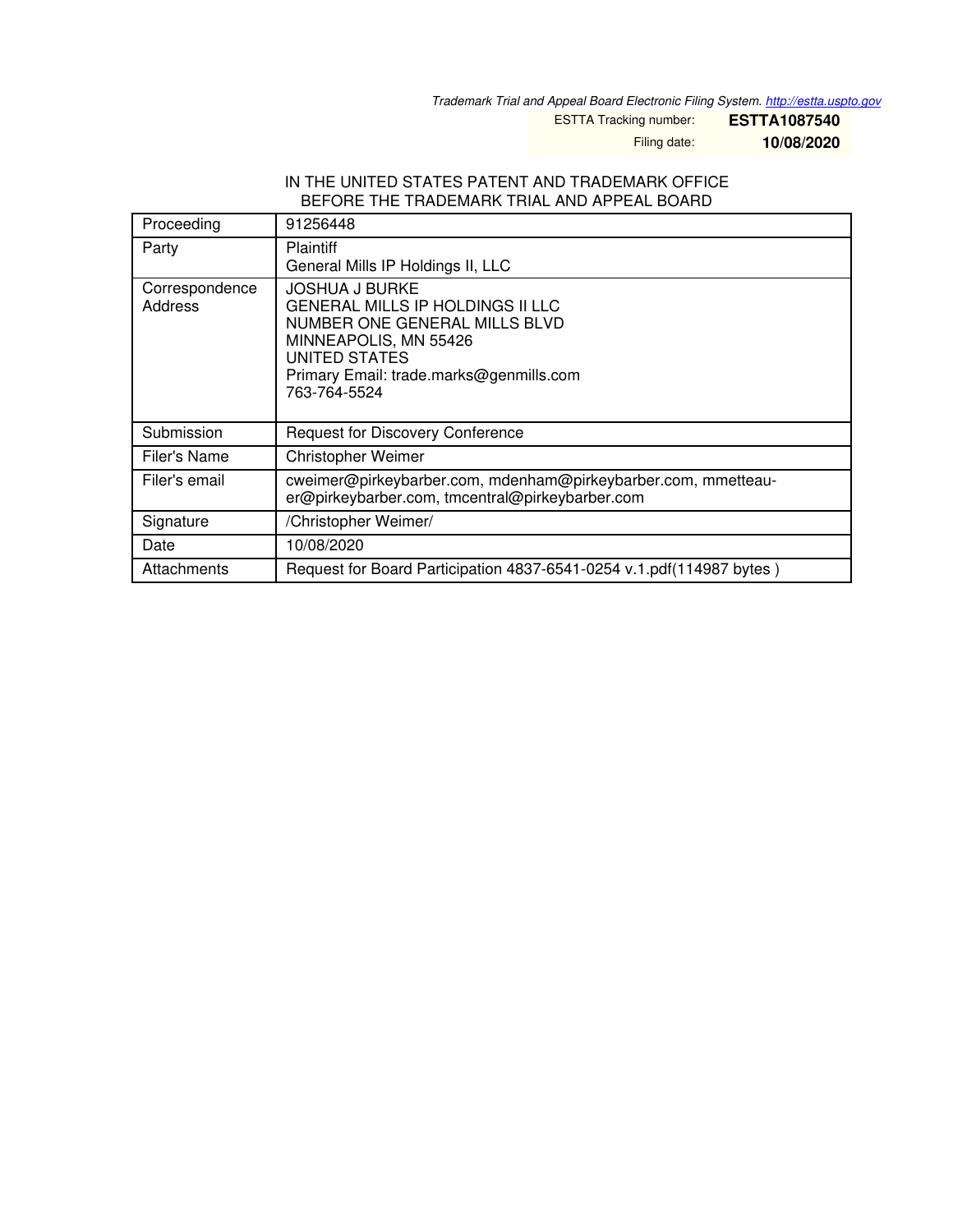## IN THE UNITED STATES PATENT AND TRADEMARK OFFICE BEFORE THE TRADEMARK TRIAL AND APPEAL BOARD

| In re Serial No. 88/769,713        |                         |
|------------------------------------|-------------------------|
| Filed: Jan. 22, 2020               |                         |
| Mark: TRIQ                         |                         |
| Published: May 19, 2020            |                         |
|                                    |                         |
| General Mills IP Holdings II, LLC, |                         |
|                                    | Opposition No. 91256448 |
| pposer,                            |                         |
|                                    |                         |
| V.                                 |                         |
|                                    |                         |
| Stocking-Plus, L.L.C.,             |                         |
|                                    |                         |
| Applicant.                         |                         |

## **NOTICE OF APPEARANCE AND REQUEST FOR BOARD PARTICIPATION IN DISCOVERY CONFERENCE**

Pursuant to this filing, the undersigned counsel appears as counsel for Opposer, General Mills IP Holdings II, LLC.

In addition, pursuant to 37 C.F.R. § 2.120(a)(2)(i) and TBMP Section 401.01, Opposer requests the participation of a Board professional in the parties' required discovery conference. The deadline for the parties to hold a discovery conference is April 19, 2020. To date, no specific time for a conference has been set between the parties.

DATED: October 8, 2020 Respectfully submitted,

*/Christopher Weimer/*  Christopher Weimer PIRKEY BARBER PLLC 1801 East 6<sup>th</sup> Street, Suite 300 Austin, TX 78702 (512) 322-5200 (512) 322-5201 (fax) cweiner@pirkeybarber.com

*Attorneys for Opposer*